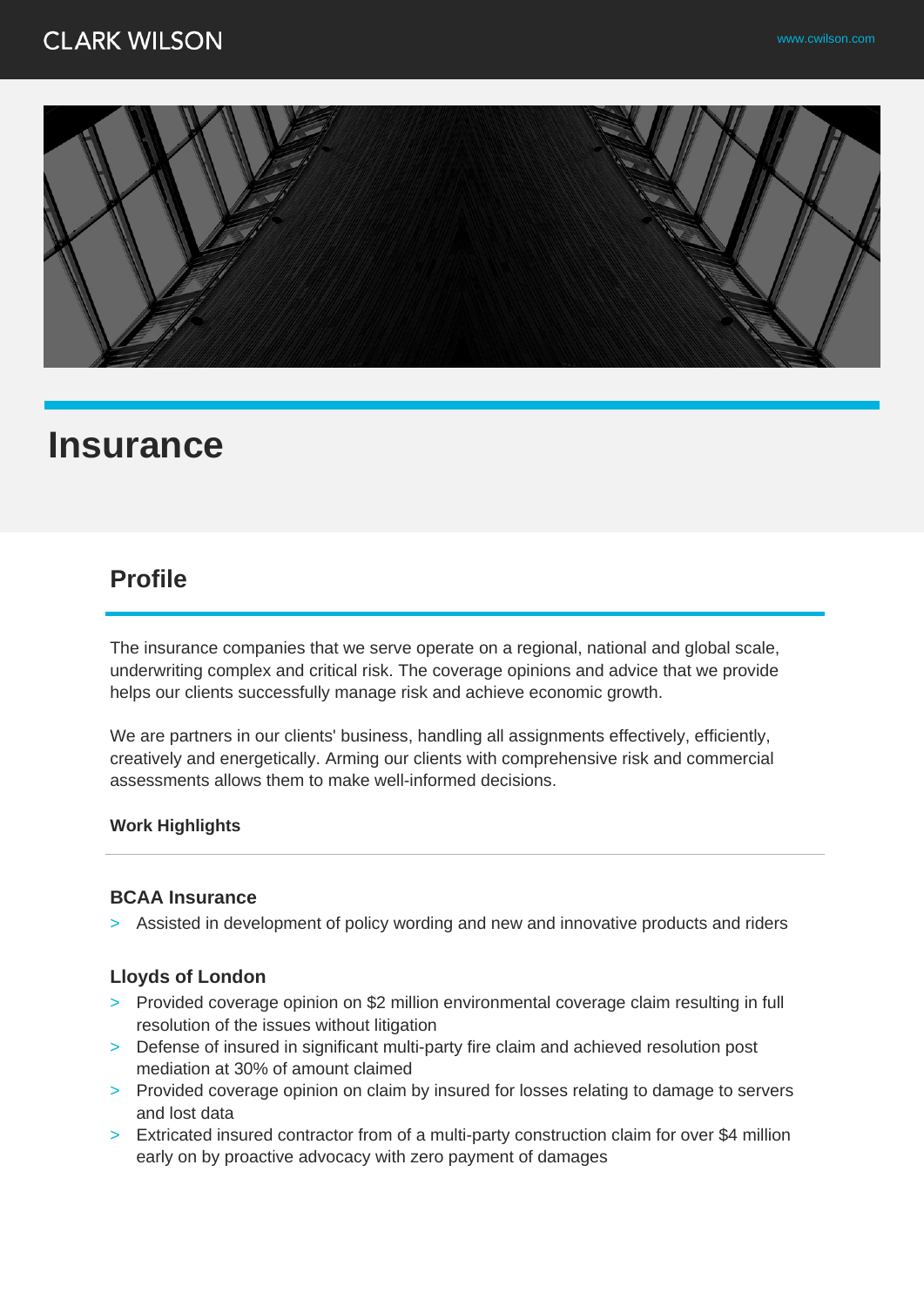#### **Domestic insurer**

- > Won precedent-setting lawsuit enforcing corporate identification principles and creating new law in Canada on insurance covenants
- > Provided coverage opinion on \$7 million coverage matter, resulting in full resolution of the issues without litigation

Additional work highlights below

Our clients rely on us to navigate the statutory and strategic pitfalls that arise in the insurance realm.

#### **Services**

- > Coverage advice and disputes
- > Bad faith claims
- > Complex liability defense and multi-party litigation
- > Fire claims
- > Professional indemnity defense and coverage
- > Underwriting advice, policy wording drafting and product development
- > Co-insurance and fraud issues on property claims
- > Life/disability claims
- > Overlapping coverage and contribution issues between primary, excess and umbrella coverages
- > Class actions
- > Products liability
- > Excess/out-of-province auto claims
- > Licensing and compliance issues with federal and provincial regulators
- > Financial reporting
- > Regulatory filings
- > Utility Commission hearings
- > Drafting and securing approval for policy wording
- > Professional disciplinary matters before the Insurance Council and other governing bodies
- > Insurance advice for construction projects
- > Insurance advice for Commercial leases

In addition to being insurance practitioners, we also have expertise in other areas, including construction, product liability, intellectual property, manufacturing and oil and gas. We bring value-added knowledge because of our expertise in the industries that our clients underwrite. This varied and specialized expertise provides our clients with a truly comprehensive legal analysis of the often difficult and emotional climate in which our clients find themselves.

Whether subrogating numerous catastrophic fire losses, defending corporate directors' liability, drafting contracts or appealing disputes, we take pride in our legal acumen. Many lawyers in our group have made significant contributions to various Continuing Legal Education publications and have lectured and coordinated at industry training seminars and forums.